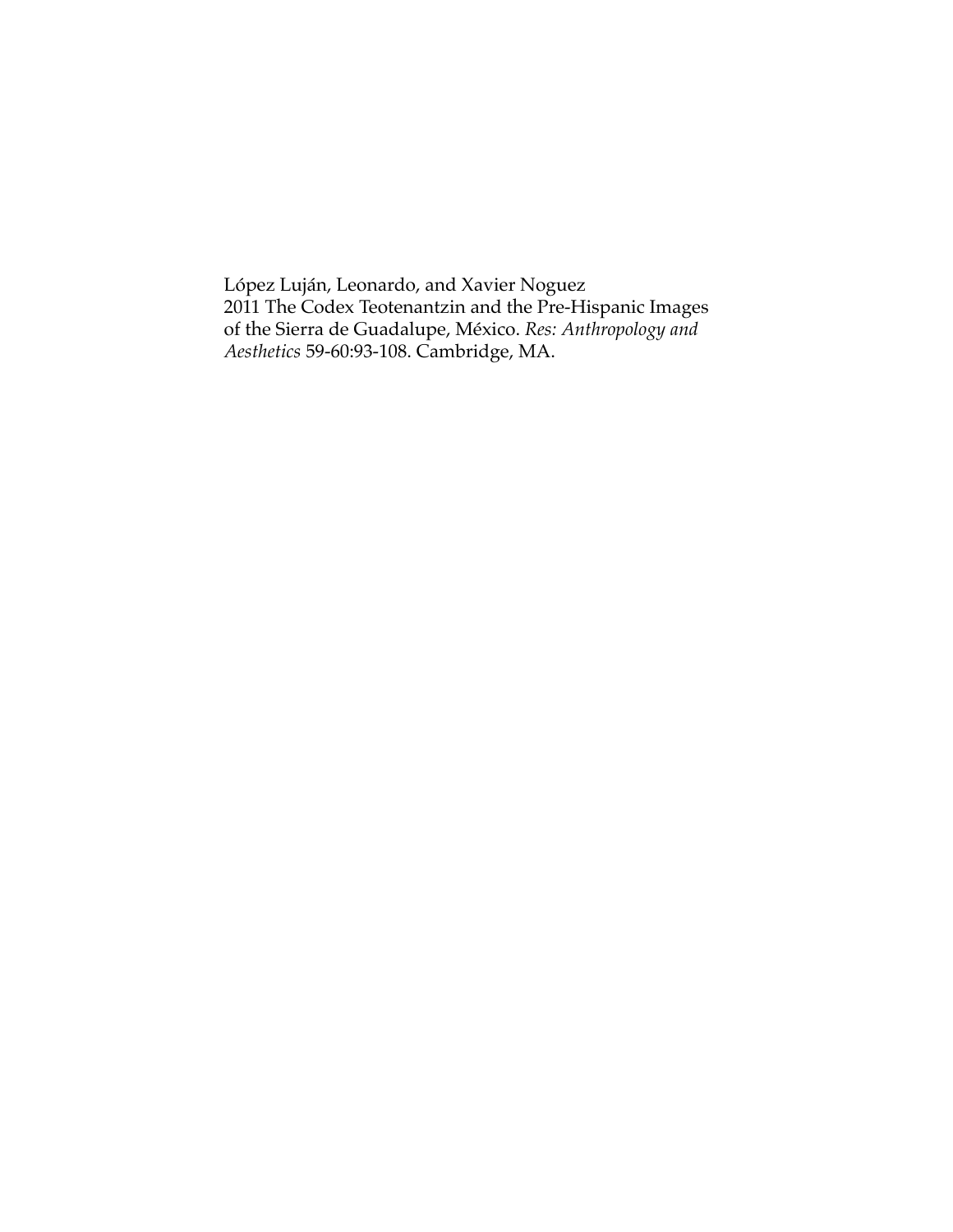# **The** *Codex Teotenantzin* **and the Pre-Hispanic images of the Sierra de Guadalupe, México**

*Leonardo López Luján and Xavier Noguez*

# To Michel Graulich

The so-called *Códice de Teotenantzin* (Codex Teotenantzin) is one of the most intriguing historical documents to depict bas-reliefs carved on cliffs in the Basin of Mexico during the Late Postclassic period  $(A.D. 1325-1521)$ . Many a mystery and controversy surround its name, creation, and content. Nonetheless, scholars on Mesoamerican religion and its transformations after the Spanish conquest concur on its great worth, for they regard it as the sole graphic evidence of the cult to female deities in the zone of Tepeyac prior to the phenomenon of the Virgin of Guadalupe (Noguez 1993, 1996).

The *Códice de Teotenantzin* is a *tira* (fig. 1), that is, a long strip. It was made in the first half of the eighteenth century (Noguez 1993:152). It formed part of the celebrated Museo Histórico Indiano founded by the knight from Milan, Lorenzo Boturini Benaduci (1698– 1755). It was registered as number 8-52 in the 1743– 1744 (Peñafiel 1890:1:67) and 1745–1746 inventories (López 1925:53), as number 2-3 in the 1823 inventory (Glass 1964:140), and as number 30 in the catalogue prepared by Mexican archaeologist Ramón Mena (1923:64–65; on these inventories, see Glass 1975). Just like the other treasures in that museum, the *Códice de Teotenantzin* had an eventful history full of ups and downs, passing through different hands and repositories. Most important is that it managed to survive to the present and it is now in the collection of pictographic documents in the Biblioteca Nacional de Antropología e Historia in Mexico City, where it is catalogued as number 35-86.

Physically, the *tira* was assembled by attaching from left to right—a quarter of a sheet, a whole sheet, and a half sheet of paper measuring 44 cm in height, producing a total length of 117 cm. It is made out of European vat paper (thick, lustrous, and white) with the "RR" watermark of the producer (Caso 1979:1). On the reverse it bears the inscription "Inveno 8  $n^{\circ}$  52" and a small paper label with the caption "Page 4, back side the Goddess Teonantzin  $\mathbb{H}^1_0$  and  $\mathbb{R}^n$ . On the obverse, in the

lower right corner, there is a gloss referring to the scene represented: "These two paintings are drawings of the goddess that the Indians called *Teotenantzin,* that means Mother of the Gods, whom the people worshipped on the hill of Tepeyacac, where today it has the Virgin of Guadalupe." In Mena's opinion (1923:64–65), it was a note written by Boturini himself; however, it is clear that the handwriting does not correspond to the unmistakable writing of the unfortunate knight.

The artist of the *Códice de Teotenantzin* employed ink and gouache to represent a rocky outcrop with an undulating silhouette. He placed himself in front of it to capture a wide-angle view from ground level. In the foreground in the center of his composition, he drew two bas-relief carvings that depict pre-Hispanic goddesses, which appear to have been placed at the foot of one of the hills of the formation. The goddess on the right displays an *amacalli,* the well-known blocky headdress made of paper, twisted cords, and sticks that evoke the appearance of a temple. In the upper part and in the center, the temple headdress has a *tonameyotl,* or trapeze-and-ray sign that symbolizes the year, flanked by four pleated paper rosettes, two of which have tassels. Further below, two pairs of parallel horizontal cords frame an oval cord element and two quincunxes composed of *chalchihuites* (jade bead symbols). The goddess's face is drawn with rounded, schematic lines. On the sides of her face, there are two round ear flares, and below, a necklace with two rows of eighteen pendants resembling feathers. Finally, the part that would correspond to her *quechquemitl* (a triangular poncholike garment) and her skirt displays unrecognizable geometric motifs. The goddess on the left wears a strange headdress framed by a round band that is broken off in the middle and divided into rectangular sections. In the middle there is a diamond-shaped grid with four *chalchihuites*; two horizontal twisted cords frame the top and bottom of this grid. This goddess also has a round face with two rows of paper fringe, a pair of round ear flares, and a single-strand necklace. Finally, on top of her *quechquemitl* and skirt, there is what looks like a round shield with fringes.

In the background, the artist rendered the flank of the mountain range, particularizing what seem to be paths, streams, and steep cliffs, in addition to sparse vegetation and a pair of colonial buildings. The latter were outlined

We are grateful for the help of Carmen Aguilera, Elvira Araiza Velázquez, Julieta Gil Elorduy, Alfredo López Austin, Sonia Arlette López, Luz María Mohar, Ismael Arturo Montero, Debra Nagao, Francesco Pellizzi, and all the members of the Templo Mayor Project of the INAH.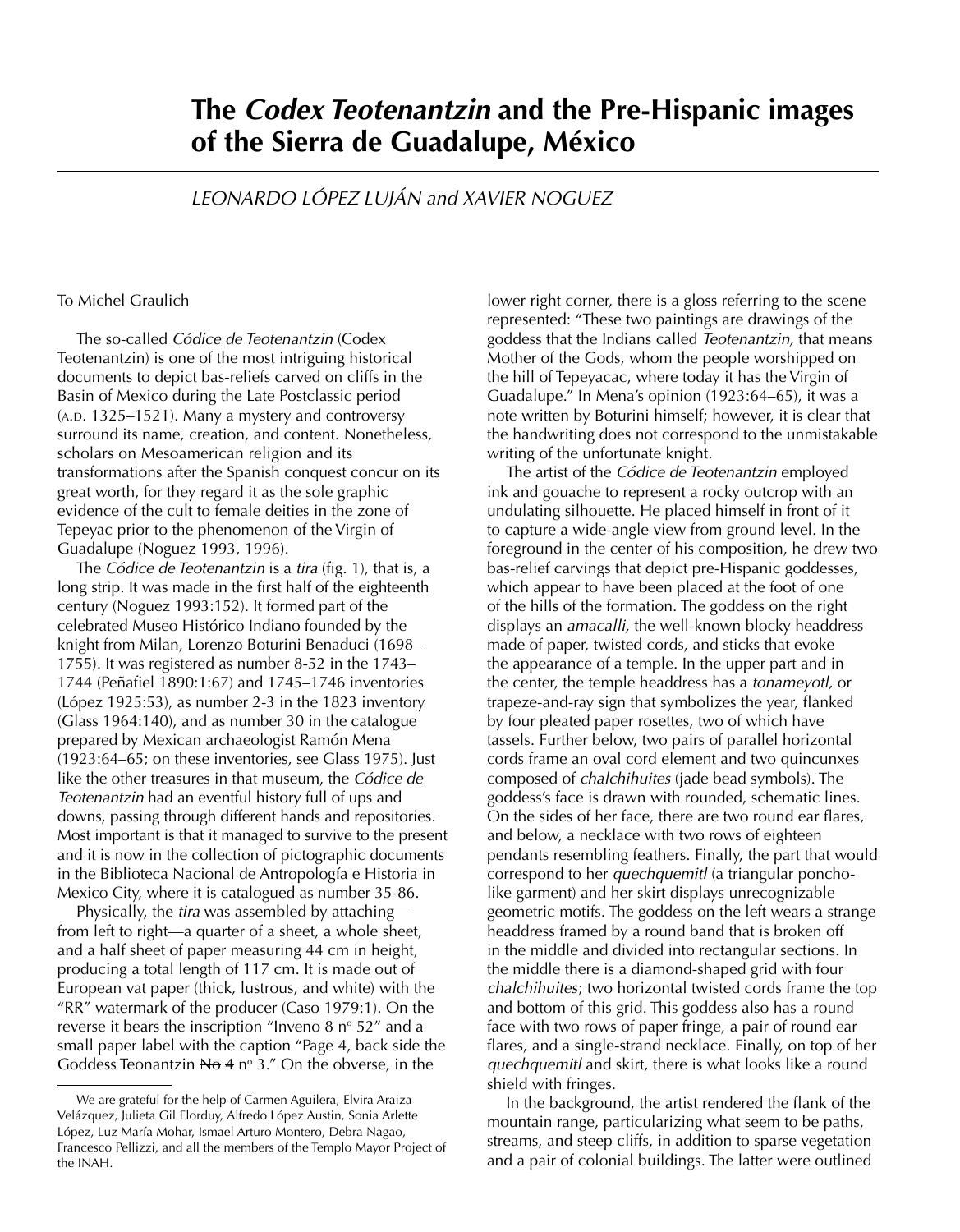

Figure 1. The *Códice de Teotenantzin*, ca. 1736–1743. Ink and gouache. Biblioteca Nacional de Antropología e Historia, Mexico City. CONACULTA-INAH-MEX, reproduction authorized by Instituto Nacional de Antropología e Historia.

in an unusual inverted perspective. In other words, the artist used a single vanishing point situated in the front and not in the background of the composition—in this case, below the deity on the right.

## **One reality, multiple interpretations**

As we mentioned earlier, there are significant discrepancies in the designation, production, and subject matter of the *Códice de Teotenantzin,* which should be noted. In the first place, we should point out that it is not a codex produced by an indigenous scribe, nor is it a late copy of an earlier codex, despite claims to the contrary made by Alfonso Caso (1979:1). In fact, the *Códice de Teotenantzin* is the work of an artist trained in European styles (Glass 1964:140; Noguez 1993:152) who had been commissioned by Boturini himself, in the opinion of Antonio Pompa y Pompa (1938:14; see also Noguez 1993:152; Aguilera 2000:36; Martínez Baracs 2000:65–66). If this identification is correct, it would be plausible to say that Boturini's purpose might have been to obtain an image of the pre-Hispanic reliefs to include them as a visual reference in the essay that he planned to publish on the Virgin of Guadalupe (Boturini 1746:88).

We should also point out that the etymology and linguistic construction of the word "Teotenantzin" is problematical. As far as we know, there is no reference to it in the ancient Mexica religion. Presumably, it was used beginning in 1648, when Jesuit priest Miguel

Sánchez included it in his *Imagen de la Virgen María Madre de Dios de Guadalupe*. The following passage marks the first appearance of this word:

In accounts that deal with the gentility of the Indians of this land, it is found that on that mountain they worshipped an idol they called the mother of the gods, and in their language *Theothenantzi*. Idol of great respect in their ignorance. The Virgin made it possible for her flowers to be born on this same mountain, her miracle was brought about and her dwelling was founded, to disavow and punish the devil in the idolatry he taught, and it was known that she was the sole Mother of the true God, and the mountain, which earlier had been the altar of a sacrilegious idol, later became the throne of a most pure Virgin. (Torre Villar and Navarro de Anda 2004:238, 240)

More recently, several researchers have attempted to unravel the significance of the word "Teotenantzin." In a brief, synthetic overview of the attempts to translate it that have been published to date, it has been read as: a) "our little mother Centeotl" (Mena 1923:64–65); b) "the venerable mother of the gods" (Martínez Baracs 2000:65–66); c) "the venerable mother of god"; d) "the venerable mother of the people"; e) "the mother of god and of men," a combination of the last two serving to express a Christian idea (Noguez 1993:152); f) "our revered mother" (Aguilera 2000:36); g) "the divine revered mother of people" (ibid.; Martínez Baracs 2000:65–66); and h) "the mother stone of the gods" or "the divine mother stone" (Martínez Baracs 2000:65–66).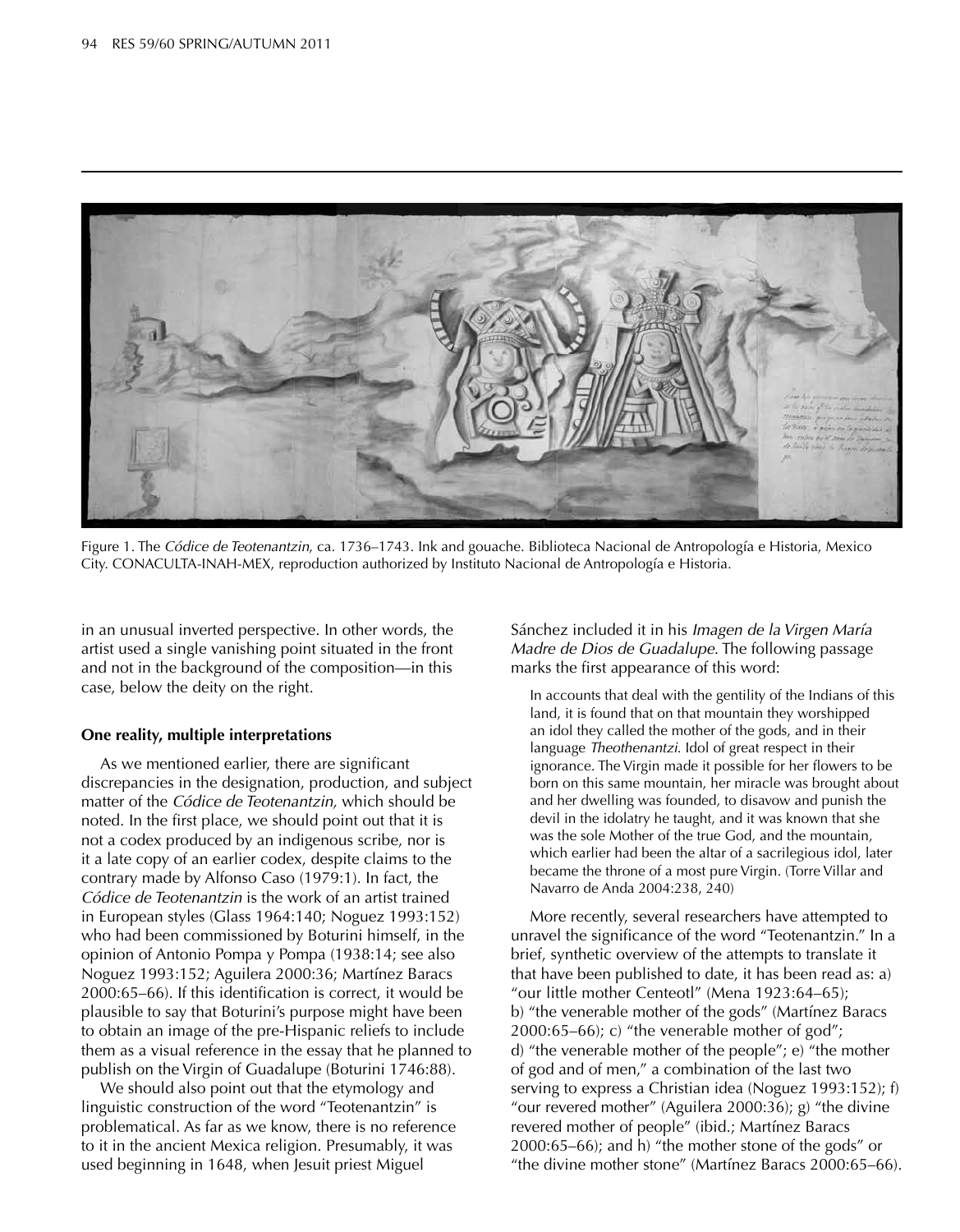Although suggestive, these proposals lack linguistic foundations. In fact, to be correct, the translation labeled a) would have to be derived from Centeotenantzin; b) Teteo Innantzin (with a double n); c) Teotl Inantzin; d) Tenantzin; e) a *difrasismo* or parallelism like "in Teonantzin, in Tenantzin" in Nahuatl; f) Tonantzin; g) Teteonantzin; and h) also Teteonantzin, an unusual composition that would not make much sense, for pre-Hispanic people did not believe that the gods were beings of perceptible, heavy matter such as stone. According to Alfredo López Austin (personal communication, May 2009), the word "Teotenantzin" would be simply an erroneous construction that might postdate the arrival of the Spaniards.

As for the content of the *Códice de Teotenantzin,* the precise location of the bas-reliefs represented there is still a matter of dispute. Caso (1979:5) says that there is no way to identify it with precision, for the mountain range lacks any hieroglyphic reference to its name. However, the majority of researchers believe that the reliefs are on the Hill of Tepeyac—also known as "El Cerrito"—deriving their conclusions from the gloss written on the obverse of the codex that we have transcribed (Mena 1923:64–65; Pasztory 1983:132). Some go even further to state that the two images were carved where the church of the Cerrito was built (Krickeberg 1969:92) or at the foot of the eastern flank of that same promontory (Sentíes 1991:142; 2000:206; Noguez 1993:154–155). The latter proposal is based on the *Plano topográfico de la Villa de Nuestra Señora de Guadalupe y sus alrededores en 1690* (2005; Glass with Robertson 1975:219–220), which was drawn to accompany the *Títulos de Santa Isabel Tola*. There the spot is marked with the letter O where there was a "Head that shows with the rest of the hill a strange figure destroyed on the day when the causeway that goes up the hill was built there" (fig. 4k). More recently, Jesús Galindo and Ismael Arturo Montero (2000:52) have presented a different perspective, concluding that the reliefs were not on Tepeyac at all, but rather on the "mass of the Sierra de Guadalupe."

To begin with, the problem of the location is difficult to solve, given that according to generalized opinion, there is no trace of the reliefs today. Some individuals have suggested they were destroyed in the first half of the sixteenth century—whether under the orders of conqueror Gonzalo de Sandoval (Sentíes 1991:142) or those of Fray Juan de Zumárraga (Rivas Castro 2000b:22– 23)—which would have been impossible if we take into consideration that in the *Códice de Teotenantzin* the goddesses are depicted as complete. On the other hand,

those who propose that they were on the east flank of the Hill of Tepeyac believe that they were destroyed between 1779 and 1785 (López Sarrelangue 2005:16–17; Noguez 1993:155), when architect Francisco Guerrero y Torres built the stairway that linked the chapel of El Pocito to the church of El Cerrito (López Sarrelangue 2005:200). Francisco Rivas Castro (2000b:22–23, 30; but Rivas Castro 2000a:130) is the only person who claims to have seen them, stating their vestiges are still perceptible at the base of the hill, right behind the former convent of the Capuchins.

Another point of disagreement is related to the faithfulness of the representation of the reliefs in the codex. According to Pompa y Pompa (1938:14), Boturini "had them painted based on the chroniclers' descriptions of this goddess." In contrast, Mena (1923:64–65) believes that both the mountain range and the reliefs "must have been drawn from nature," and Caso (1979:3–4) seconds him by stating that they are a "copy of sculptures that really existed." Be that as it may, some scholars concur that the iconography of the deities was poorly understood and erroneously reproduced by the artist who painted the *Teotenantzin* (Caso 1979:1; Noguez 1993:153), while others argue that the painter deliberately invented the missing accoutrements in the relief to make Boturini happy (Aguilera 2000:36).

We conclude this section by indicating that the proposals for the identification of the goddesses represented in the codex are equally diverse. On the one hand, the divinity on the right has been linked to Tonantzin (Mena 1923:64–65); Tonantzin-Toci-Teteo Innan (Krickeberg 1949:108–109; 1969:92); Chicomecoatl (Caso 1979:3–4); a maize, water, and earth goddess (Pasztory 1983:132; Rivas Castro 2000b:14, 19); Ilamatecuhtli-Cozcamiauh (Rivas Castro 2000a:130); or a deity with an *amacalli* or temple headdress that could be Toci, Chicomecoatl or some other goddess of water, fertility, or pulque (Aguilera 2000:36). On the other hand, the deity on the left has been identified as Chalchiuhtlicue (Caso 1979:3–4; Rivas Castro 2000a:130); a maize, water, and earth goddess (Pasztory 1983:132; Rivas Castro 2000b:14, 19); or as a female deity difficult to identify (Aguilera 2000:36). Galindo and Montero (2000:52) speak of Cohuaxolotl and Chantico without specifying which of the two represent each of these goddesses in the reliefs.<sup>1</sup>

<sup>1.</sup> This interpretation is based on an incorrect reading of a passage in Torquemada (1969:1:177). There, it is clear that the two deities were not venerated by the people of Tlatelolco in the Sierra de Guadalupe, but rather in different locations.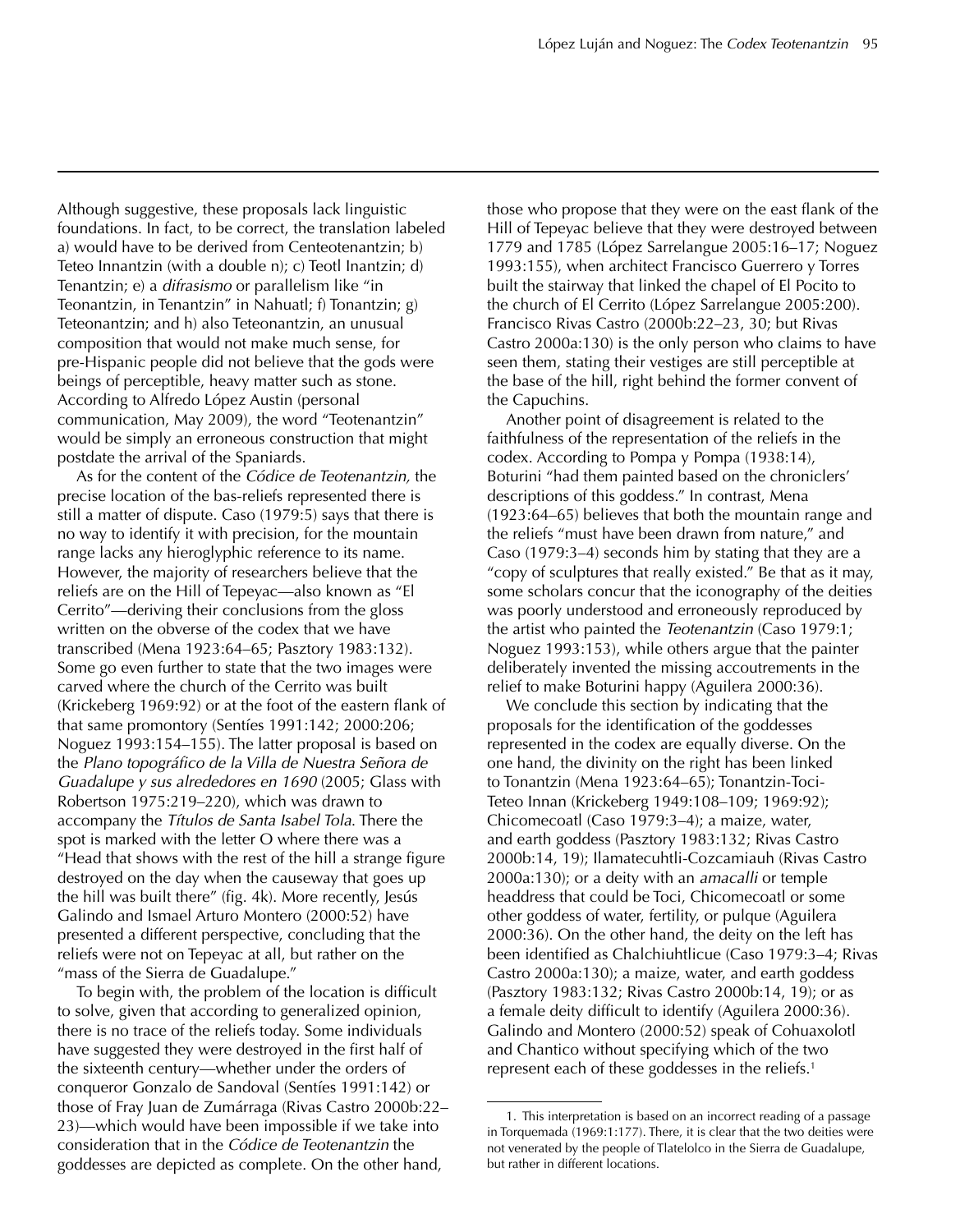#### **New evidence, new proposals**

The purpose of our work is to offer alternative responses to the questions presented earlier in light of the study of three unpublished documents and a comparative analysis of the *Códice de Teotenantzin* with the *Plano topográfico*. Based on this factual foundation, we intend to corroborate the past existence of the reliefs and the relative correction of their representation in the Teotenantzin, as well as specify their location and propose a possible identification of the goddesses carved in relief.

## Another drawing of the reliefs

Two of the three unpublished documents are in the collections of the Biblioteca Nacional de Antropología e Historia. They are unquestionably the work of captain of the dragoons Guillermo Dupaix (ca. 1750–1817), who since his arrival in New Spain in 1791 was well known for his interest in archaeology. This Flemish explorer drew the pair of charcoal drawings with brief annotations in ink on one of the "particular jaunts" he was accustomed to undertaking before he led the Real Expedición Anticuaria (1805–1809).

The first of these documents is truly astonishing, for not only did he record the existence of the reliefs at the end of the eighteenth or the beginning of the nineteenth century, but he also reinforced the considerable fidelity of the *Teotenantzin*. Dupaix makes it clear in this drawing that the images were carved on a natural rocky formation (fig. 2). He also makes it patent that the deity on the right was still in good condition, although with signs of deterioration on part of her face and arms. In her headdress, the goddess has two of the paper rosettes that we can see in the *Teotenantzin,* the two pairs of horizontal cords, and the two quincunxes. The round ear flares are also reproduced, in addition to the two strands with ten pendants resembling feathers. However, unlike the *Códice de Teotenantzin,* the deity holds rectangular objects that might represent staffs or weapons. A gloss on the headdress indicates that it was a "gigantic figure in relief." Another annotation, typical of the captain, reveals to us his rather meager understanding of the significance of pre-Hispanic art: "Obviously this bust represents some God, King, or individual of note." Unfortunately, the deity on the left was destroyed by that time, an act that was deliberate according to the gloss: "There was another figure on the right of this but it had been broken up." Even so, Dupaix took care to graphically record the vestiges of the large, curved band of the headdress, of

which only seven rectangular sections still survived at that time.

A final gloss is decisive in locating the reliefs. It indicates they were not exactly on the Hill of Tepeyac, but rather to the northeast of this hill: "A short distance after Guadalupe, on a Cerrito [Little Hill], on the left side of the Camino Real." In this regard, Delfina López Sarrelangue (2005:75) sheds additional light by pointing out that the *camino real* [royal road] that led to Puebla and Veracruz crossed the Villa de Guadalupe precisely in front of the Basilica, a fact that may also be confirmed in the *Plano topográfico*. In this latter document, its trajectory is marked by a dotted line, which passes between the eastern flank of Tepeyac and El Pocito to then frame the Sierra de Guadalupe to the northeast (fig. 4). What Dupaix refers to when he speaks of a "Cerrito" would negate Yohualtecatl as the site of the reliefs, for this is the highest elevation in the Sierra de Guadalupe.

## Comparison of two plans

Another unpublished document, possibly composed in the first half of the nineteenth century, now in the Biblioteca Teológica Lorenzo Boturini in the Basílica de Guadalupe, coincides with the *Plano topográfico*  by showing that at the foot of the Hill of Tepeyac there was actually a relief of a huge human head with a feathered headdress. Entitled *Ynventario razonado de los documentos interesantes a la historia de la Aparición. Pinturas y Papeles,* this anonymous manuscript reads:

The Tepeyac had a noteworthy singularity whose knowledge contributes to the attempt and it can be seen copied in said map [the *Plano topográfico*; fig. 4k]. The base of the hill (seen for instance from the bridge) has two finishing touches: one is the shop of Dn Manuel Campos and the other opposite the Pozito. On this there was a gigantic head in three-quarter view on whose forehead can be seen a feather crest. It is represented in the position of someone who worships toward the east, whose mouth was next to the spring that flows between the Parish or the Church of the Indians and the house that is opposite and [that] was occupied recently by Baraneta. This stone head was not separated from the hill. It seems to me that nothing more remains of the crest than a rock jutting out toward the east.

Then opposite this crest, the Pozito is drawn on the map and in the intervening space three springs of water [fig. 4b], which I do not know when they would have been covered or blocked up. Also in that intervening space is marked a path and it is the one that came from the Estanzuela [fig. 4i] and passed between the head and the Posito, and then went to the old bridge. (*Ynventario* n.d.:25v–26r)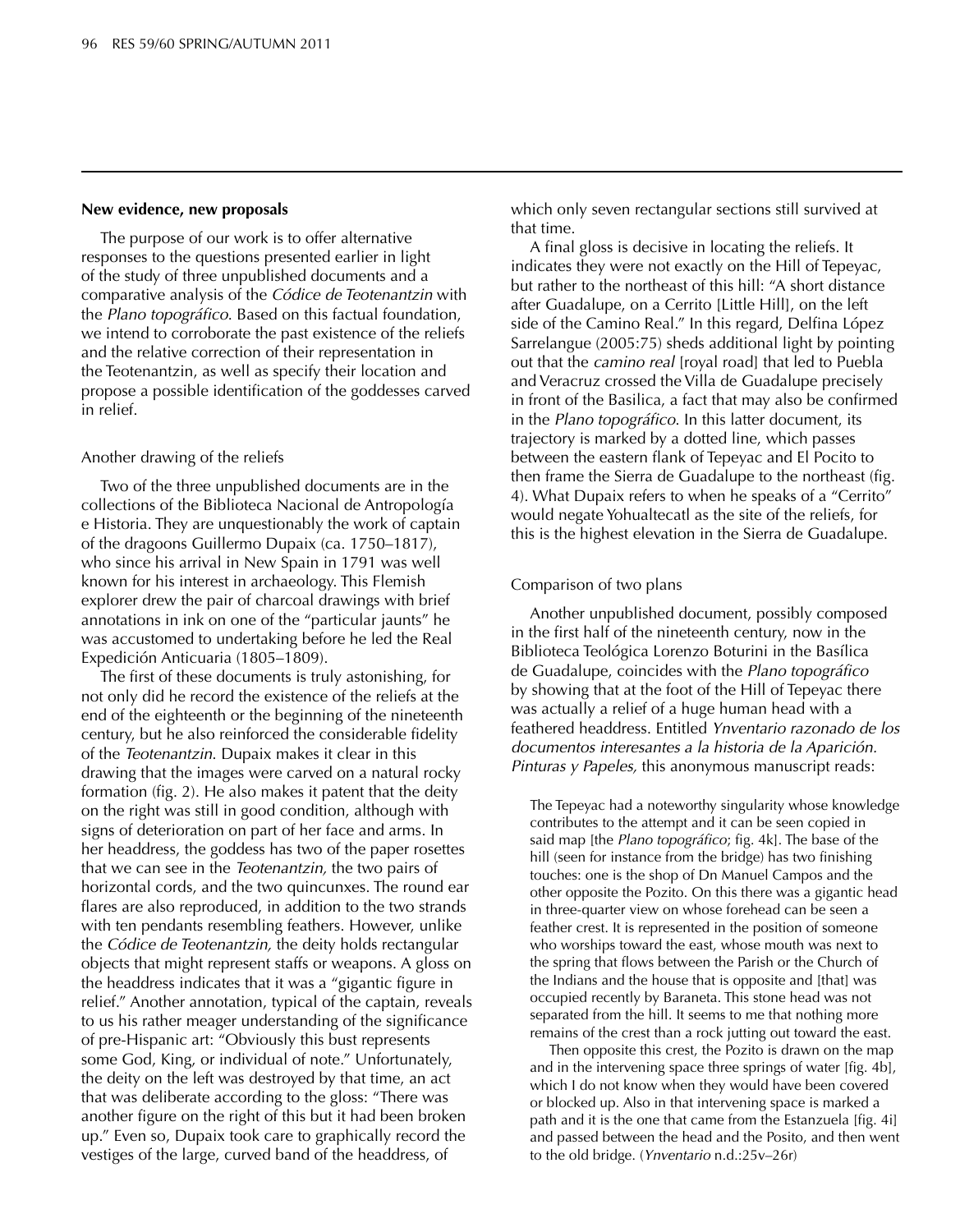So if this were the case, where were the goddesses carved? We can find the key to solving this problem if we continue to analyze the *Plano topográfico* and compare it with the *Códice de Teotenantzin*. However, to do this, it is necessary to keep in mind two factors. On the one hand, in the first document northeast is upward and southwest is downward, while in the second, southwest is on the left and northeast is toward the right; therefore, the hills of Tepeyac, Zacahuitzco, Yohualtecatl, and Coyoco run from below to above in the *Plano topográfico* and from left to right in the *Teotenantzin*. On the other hand, we assume the *Teotenantzin* represents a series of geomorphological, biological, and cultural traits that were captured by the artist with the express intention of showing the spectator the place where the

reliefs were located. In the following comparisons, we will examine each location, marking them with letters in figures 3 and 4:

*Figures 3a and 4a: Hill of Tepeyac, of Guadalupe or El Cerrito* (40 m). On the summit of this small elevation, there is a hermitage with a single nave and a room on its east wall. In the *Plano topográfico* we can see the two towers of the façade on the front, oriented toward the southwest, while the presence of a single tower in the *Teotenantzin* indicates we are looking at the right side of the same construction. From this spot, an undulating line descends in this latter document that might allude to a path or water current. This hermitage was built in 1660 by baker Cristóbal de Aguirre and his wife Teresa Peregrina. It measured 8.4 x 5.9 m and had a sacristy

*Coco adelante de Gua* dalipe en un Cerrito<br>al lado isquierdo del Camino agigantada Real eliege Otra figura habias<br>al lado derecho de esta aca pero la picaron. Representa desde luego<br>este busto algun Dios,<br>Rei opersonaje denota

Figure 2. Non-dated drawing by Guillermo Dupaix of the reliefs that were found "a little in front of Guadalupe" ca. 1791–1804. Charcoal and ink, Biblioteca Nacional de Antropología e Historia, Mexico City. CONACULTA-INAH-MEX, reproduction authorized by Instituto Nacional de Antropología e Historia.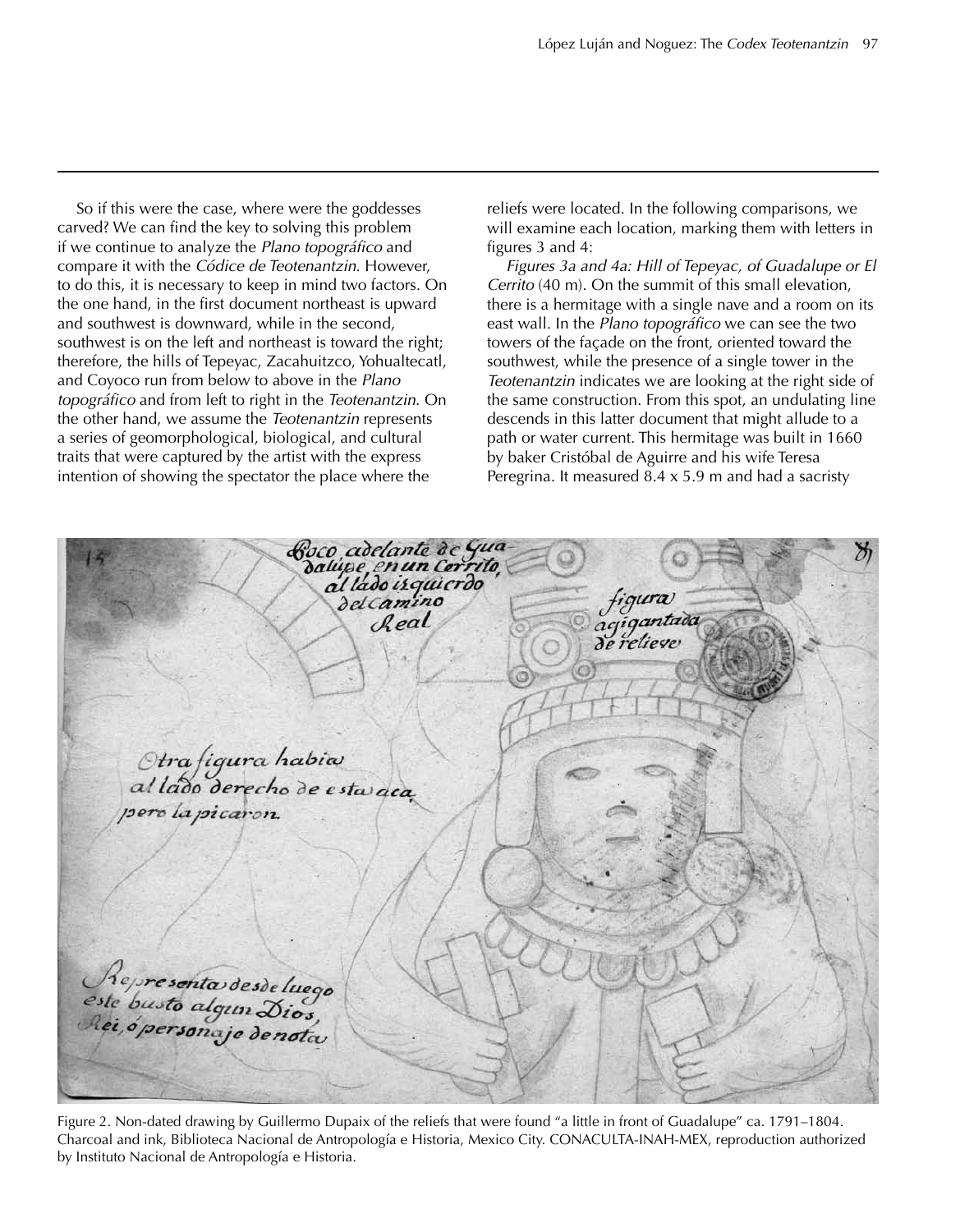measuring 4.6 x 3.8 m. On the east side stood the room of doña Francisca Medina, later occupied by Boturini. This hermitage was replaced by a church with a Latin-cross plan, which was erected between 1746 and 1750 (López Sarrelangue 2005:199–200; Sentíes 2000:207–208).

*Figures 3b and 4b: The Pocito hermitage and water current located at the foot of the Hill of Tepeyac*. We should recall that according to the tradition of the *Nican mopohua,* the Pocito is the spot where the miraculous image of Guadalupe was produced and where a curative spring of sour, ochre-colored water sprang forth. In the mid-seventeenth century, Luis Laso de la Vega had an

eight-sided spire (a finial rising in a pyramidal shape) built there and in its interior, a masonry bench that surrounded the little wells (López Sarrelangue 2005:35; Sentíes 2000:204). The spire was replaced in the second half of the eighteenth century by the spectacular church designed by Francisco Antonio Guerrero y Torres that we know today. As for the *Plano topográfico* (2004:50–51), the spire is marked with the letter E: "First hermitage of the Posito that l[icenciad]o d[o]n Luis Lazo had made with his own assets, year of 1648 or 49 to the present a beautiful and attractive chapel as shown by its charming lay-out, curiosity, and symmetry." However, the water current is marked by the letter N: "Three small



Figure 3. Diagram of the *Códice de Teotenantzin*. Drawing by Julio Romero.



Figure 4. Diagram of the *Plano topográfico.* Drawing by Julio Romero.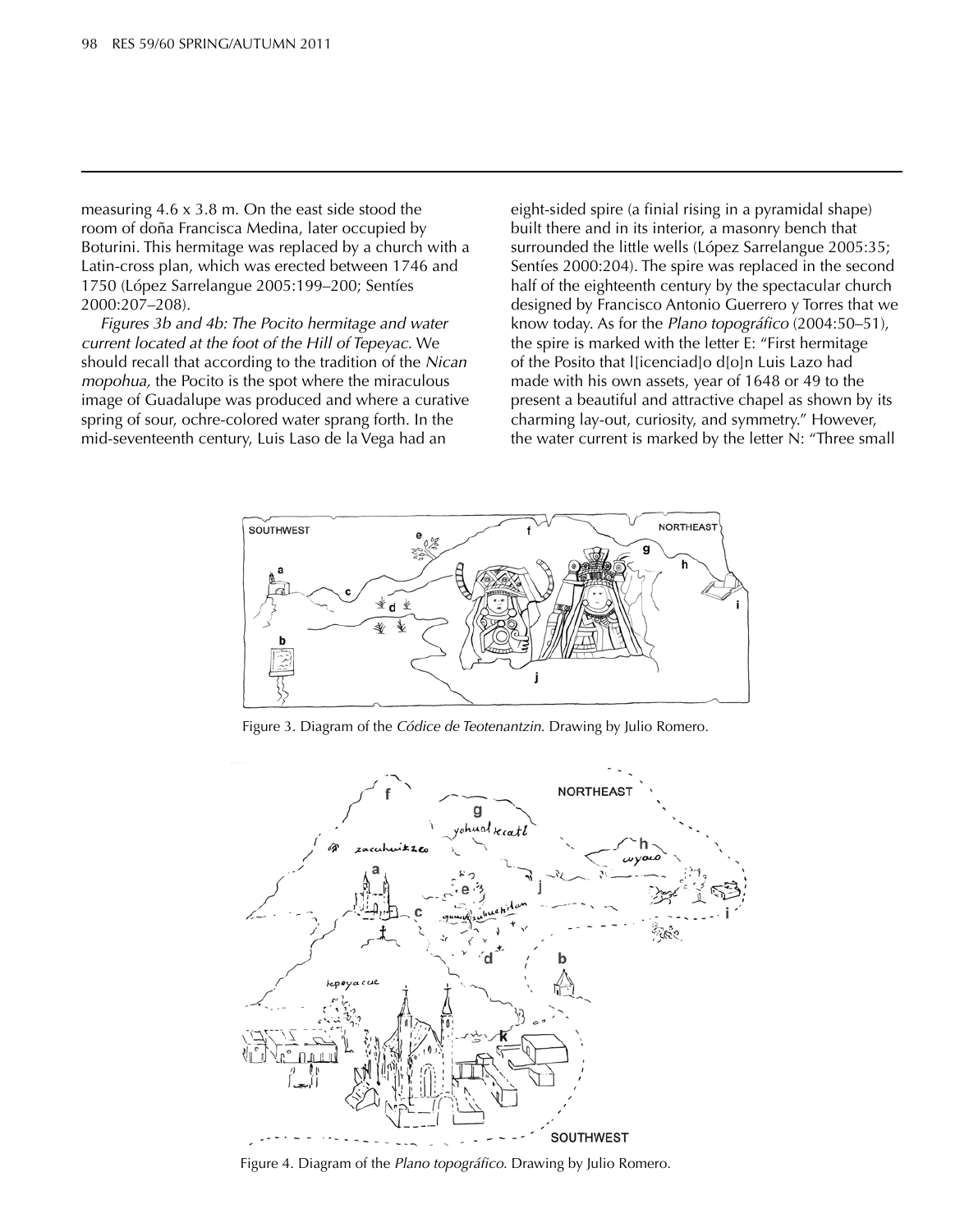waterfalls opposite the Posito that appear when it rains, the third which is the largest covered with a vault at the corner of a small room opposite the image of the old church" (ibid.). The same spot in the *Teotenantzin* is occupied by a frame with multiple undulating lines in its interior and below it, an element with three inflections. Caso (1979:2) confused it with one of the calendrical cartouches that usually frame year bearers. In our opinion, it is actually the masonry bench that surrounded the small wells and the current that issued from it with its three waterfalls. This proposal is supported by the project designed by Manuel Álvarez and Eduardo de Herrera in 1750 to equip the ancient irrigation ditch that went from San Lorenzo to that of Santa Ana: in the position of El Pocito a rectangle appears, to the southeast of which springs forth a sinuous flow (López Sarrelangue 2005:69–71; Sentíes 1991:20–21).

*Figures 3c and 4c: Depression between two hills*. This would correspond to the depression between the Hill of Tepeyac and Zacahuitzco Hill. Today it is crossed in a southeast-northwest direction by the wide avenue known as Cantera.

*Figures 3d and 4d: Agave field*. In the *Plano topográfico,* there are some ten agaves on the plain adjacent to Zacahuitzco Hill. In the *Teotenantzin,* two agaves can be seen on the same plain and two more on the slope of Zacahuitzco. This plain is also recorded in the Álvarez and Herrera project (Sentíes 1991:20–21).

*Figures 3e and 4e: Casahuate tree.* Near the agave patch, we can see a leafy tree in the *Plano topográfico* (2004:50–51). It is accompanied by the legend "Quauhzahuatitlan ("place of the cuauhzahuatl") and also marked with the number 2 ("Quauhzahuatitlan fasting tree or that does not bear fruit") and the letter P ("Albino tree also called tree of the Virgin or granular tree"). In the *Teotenantzin,* there is a tree in a similar location, on the southern slope of Zacahuitzco Hill. It has a twisted trunk, several branches, and more than a dozen leaves or flowers. Most probably, it is a specimen of the *Ipomoea arborescens* (Humb. & Bonpl. ex Willd) of the Convolvulaceae family, also known as the Tree Morning Glory. It abounds on dry mountainous slopes in Mexico. It reaches a height of one to four meters, and in December the top of the tree is filled with large white flowers. According to the *Ynventario,* there were two *casahuates* in the region of Tepeyac: The one represented in the *Plano topográfico* was located 290 *varas* (242.4 m) to the north of El Pocito and "lasted until it dried out ten or twelve years ago. This was not the fortunate tree as the masses of Tepeyac had believed. Carrillo, who lived many years in this Sanctuary, was angered by this

clumsy error and fought against it. The other was the true Tree of the Virgin" (*Ynventario* n.d.:24v–25r). Only the trunk and the roots of the latter remained standing in the second half of the seventeenth century. Supposedly, it was located at the foot of the eastern flank of the Hill of Tepeyac, near El Pocito and the relief of the gigantic head with a feathered headdress (ibid.:25r–26r).

*Figures 3f and 4f: Hill of Zacahuitzco, the Tres Cruces, the Casita Blanca or of the Gachupines* (70 m). This eminence, even though it is not the main peak in the Sierra of Guadalupe, is the one that is represented as the highest in both documents. In the *Plano topográfico* (2004:50–51) it is marked with the number 6: "Zacahuitzco in the thorny grass." In the *Teotenantzin* one can clearly see that marked on the right is the place of the reliefs and a steep cliff still present on the eastern flank of Zacahuitzco.

*Figures 3g and 4g: Hill of Yohualtecatl or of the Guerrero* (207 m). Next to the Zacahuitzco Hill rises the greatest peak in the Sierra de Guadalupe. In the *Plano topográfico* (2005:50–51) it is indicated with the number 4: "Yohualtecatl In the house of dark stones." According to Fray Bernardino de Sahagún, there sacrifices were conducted during the twenty-day calendrical period of Atlcahualo: "The second mountain where they killed children was called Yoaltecatl. It is a large range that includes Guadalope. They gave the children who died there the same name as the mountain, which is Yoaltecatl. They dressed them with some papers dyed black with red ink stripes" (Sahagún 2000:177). Recently, Montero (2000:9, 14) has been able to document the remains of architecture, ceramics, and sculpture on a superficial level, highlighting an image of Tlaloc and a *xonecuilli* (s-shaped cloud symbol). According to Johanna Broda (1991:88–90), the cult of Tonantzin spread from Tepeyac to this hill.

*Figures 3h and 4h: Coyoco Hill.* This is the last elevation drawn in both documents. In the *Plano topográfico* (2004:50–51) it appears as number 5: "Coyoco place of holes."

*Figures 3i and 4i: The Estanzuela*. At the foot of the Hill of Coyoco, there is a plain by this name where there was a house with a wall on the south side that delimited a rectangular space. In the *Plano topográfico* (2004:50– 51) the first has the letter L ("the dwelling or room") and the second, the M ("hovel that they say had belonged to the rich man of this Town d[o]n Antonio Roxas").

In sum, if we pull together the gloss from Dupaix's drawing—the one that specifies that the reliefs were beyond the Villa of Guadalupe and on the left of the *camino real*—with our comparison of the *Plano*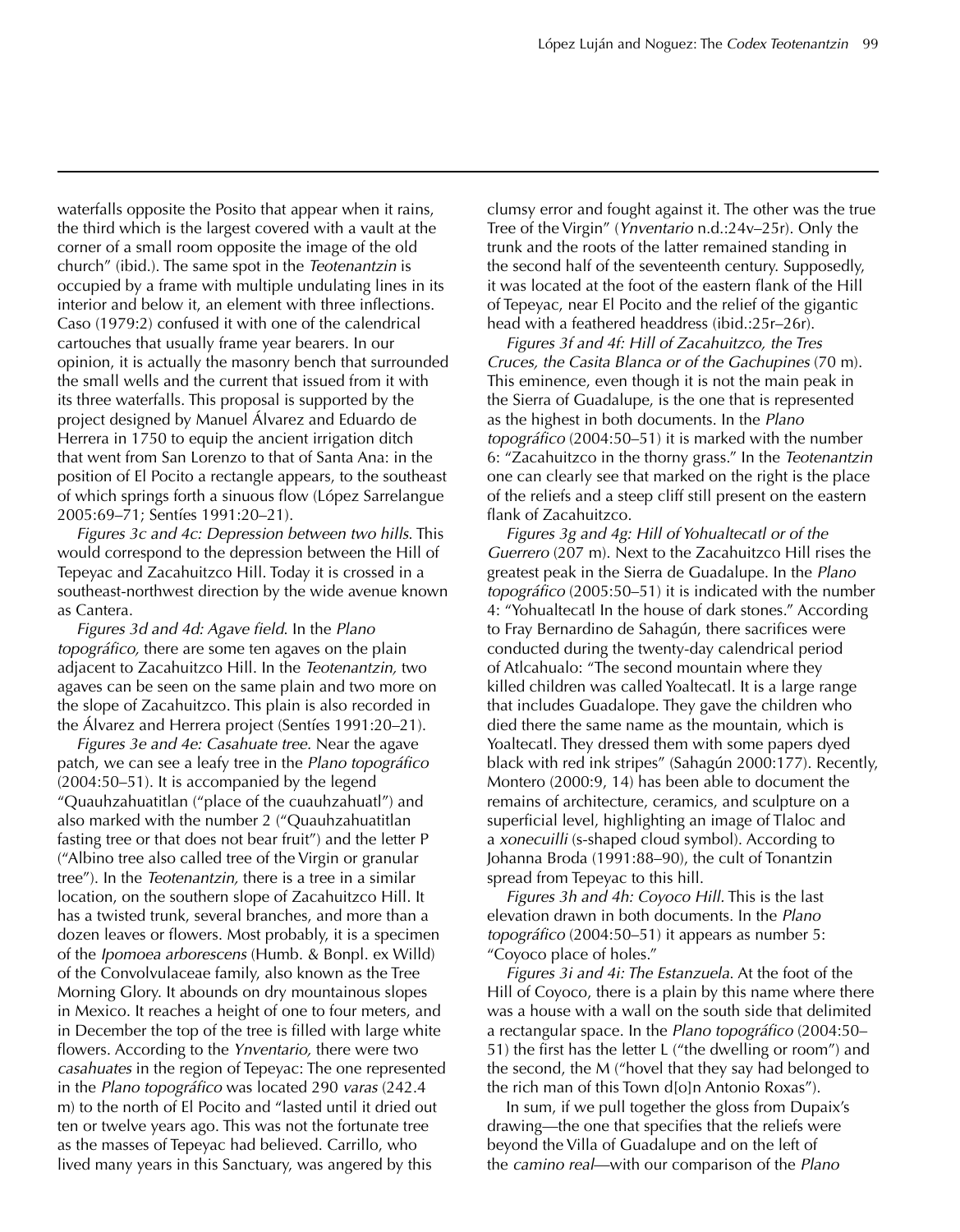*topográfico* and the *Códice de Teotenantzin,* we reach the conclusion that they were located at the base of the eastern flank of the Zacahuitzco Hill, next to the steep cliff that we marked with the letter j in figures 3 and 4.

This idea is solidly backed by one of the eighteenthcentury inventories for Boturini's Museo. Obviously, it is not the list that the knight from Milan included in his *Idea de una nueva historia general de la América septentrional,* published in Madrid in 1746, since the *Teotenantzin* was not mentioned there. Nor is it listed in the inventory produced between 1745 and 1746, for the reference to the reliefs is overly vague. It only says that they were on the mountain where one of the Marian apparitions took place:

In this other made of vat paper there are two drawings that the Painters called gouache of the Goddess that the Indians called *Teotenantzin,* that is so valuable, that the Mother of the Gods, to whom the non-Christians rendered cult on this same little hill, where the first apparition of the Mother of the True God, Holy Mary of Guadalupe. (López 1925:53)

The decisive proof of the location of the reliefs on the Zacahuitzco Hill is found, on the other hand, in the 1743–1744 inventory, the oldest of all. This list is of greater documentary value, for it was prepared by Boturini himself and the "Señor Oidor Juez de la Causa y Factor D. Ygnacio Joseph de Miranda." The text referring to the codex states the following:

A map on Spanish paper of the famed idol Teotenanci, (which means mother of the Gods) which is on the hill contiguous to that of Guadalupe, where the historians say that the Mother of the true God wanted to appear later [Note in the margin: Tonantzin mother of the Gods, as Cybele]. (Peñafiel 1890:1:67)

As for *contiguity,* the Zacahuitzco Hill is the only one that is adjacent to the Hill of Tepeyac. If our interpretation is correct, there would seem to be no doubt that Benito Moxó y Francolí is alluding to the reliefs of Zacahuitzco in his *Cartas mejicanas*. This Benedictine from Catalonia lived in Mexico from 1804 to 1805 and described in some detail the adoration of these images at the end of the eighteenth century and how they were destroyed under the archbishop's orders:

Not many years ago on the summit of one of the hills that rises behind the renowned Sanctuary of Guadalupe, there was still a famed monument of Mexican antiquity. This consisted of certain figures or hieroglyphs engraved in relief on a large boulder that can be seen from fairly far away [. . .]

Some members of the priesthood were disturbed at how the Indians came and went by a causeway that passes near this hill, so that they came to stand in front of this

monument, they stopped suddenly, and looking around to see whether anyone was watching them, they usually paid some reverence, bowing down and other gestures, as if they were worshipping something. This fortunate observation sparked the same point of zeal and curiosity on the part of those worthy ministers. So they approached the boulder and they saw that at the base of the hieroglyphs or grotesque figures the Indians had left some offerings of fruit, I don't know how many wax candles, and a small vessel of incense that was still smoking [. . .] [The priests] conveyed their thoughts and observations to the Archbishop who was then in this City, who immediately ordered some quarrymen to go posthaste to erase those images for they served as such a harmful stumbling block to the Indians of the outskirts. This order was carried out; but nonetheless, certain traces or outlines can still be made out on the surface of that boulder that clearly show how there was some carving there or sculpture; but they are not enough to give an idea, not even a confused idea of what was actually sculpted or carved. (Moxó 1837:184)

# The Zacahuitzco Hill

Unfortunately, today any sort of search for the reliefs is unproductive, as we were able to confirm on a visit to Zacahuitzco on April 16, 2009. A team of ten archaeologists systematically explored this hill, the base of which is located at 2,248 meters above sea level (MASL) and whose peak, crowned by a chapel dedicated to the Virgin of Guadalupe, is located at 2,348 MASL. That day we saw that the houses of the modern neighborhood known as the Colonia Estanzuela cover the entire eastern flank up to 2,284 MASL, which leads us to suspect that the reliefs, if they were not totally destroyed at the end of the eighteenth century, they were at some time during the twentieth. Nor does anything remain from those spectacular landscapes painted by José María Velasco in the 1870s (Altamirano Piolle 1993:1:178–191).

Although unbridled urban growth denies us any archaeological information, we can at least base our argument on astronomical, historical, and ethnographic data, which albeit fragmentary, reiterate the importance of Zacahuitzco in ancient times. For example, Galindo and Montero (2000:44, 48) discovered an extremely interesting astronomical correlation between this hill and that of Papayo, a volcanic cone that stands out on the horizon of the Sierra Nevada and is 45 km east from Mexico City. What is important is that an observer, standing on the summit of Zacahuitzco and not on that of Tepeyac, can witness the emergence of the solar disk behind Papayo Hill exactly on the winter solstice, a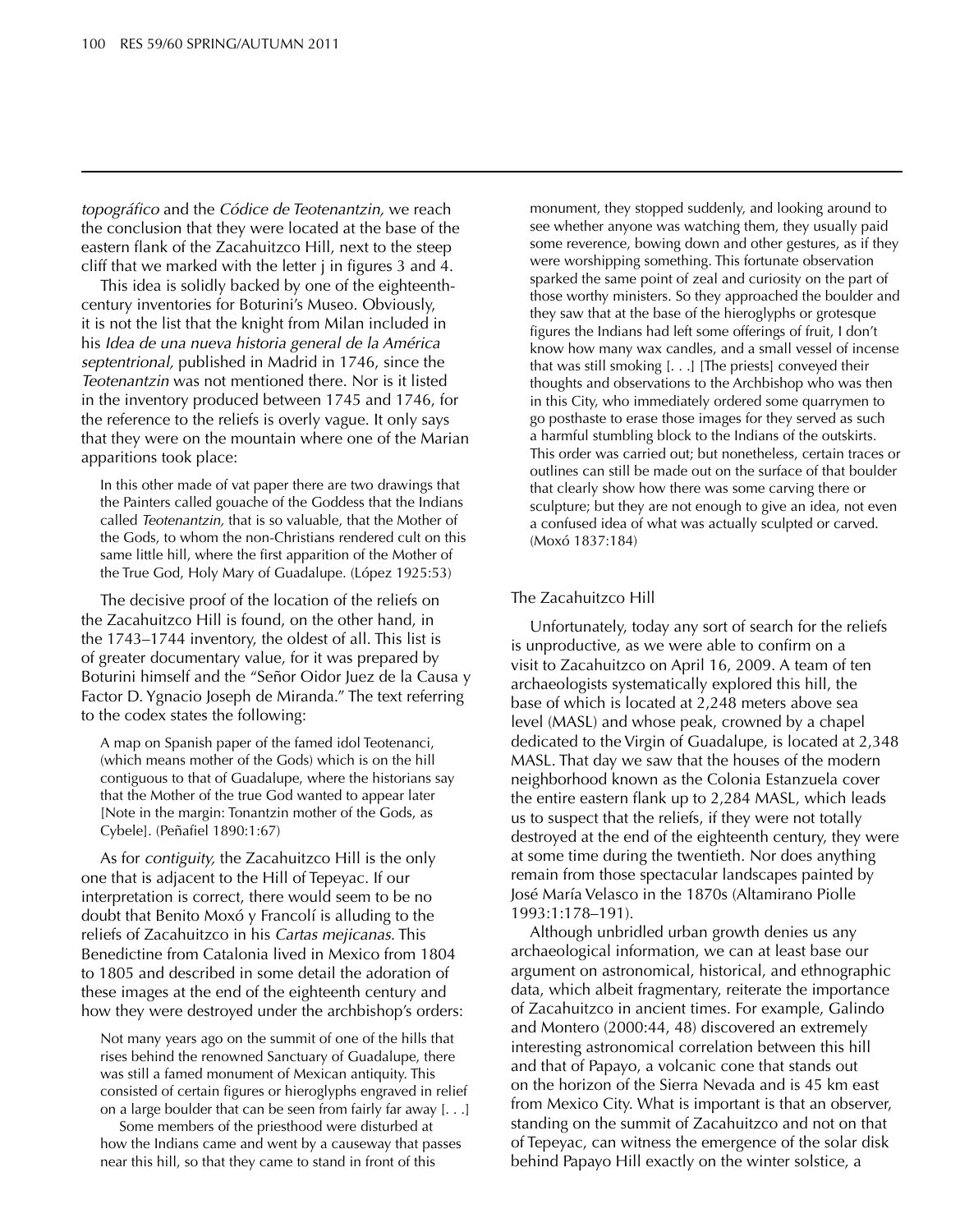phenomenon that took place each December 12 prior to the Gregorian correction of 1582. Therefore, it does not seem by chance that Papayo peak, located at an altitude of 3,640 MASL, houses a modern shrine to the Virgin of Guadalupe.

As for historical information, we again refer to the Ynventario, where it states that the pre-Hispanic cult to Tonantzin initially took place on Zacahuitzco:

Or during [Cortés's] siege [of Tenochtitlan], or after it, some of the riders might have discovered the temple that the idolatrous Indians had, not on Tepeyac, but rather on the contiguous hill that is called Zacahuitzco. . . . On this hill, and not on that of Tepeyac I think that they rendered cult to the false Teonantzin sacrificing a woman to her and the priest carrying her head in the dance, as the Authors tell.

If the Spaniards discovered this Shrine during the siege, they would have scaled it in search of gold, and they would have destroyed it together with the idol, in their hatred of it they would have built a chapel and would have Mass held then, or after the war was over to consecrate to god and to his holy Mother a site that the people had dedicated to the false mother of the gods. As Zacahuitzco has a rugged slope full of thistles, although the chapel came to be made, later it was abandoned. What can be seen on its peak is a Cross. (*Ynventario* n.d.:24r)

There are additional clues in the *Monarquía indiana* by Fray Juan de Torquemada. He described a series of rites carried out there by Moquihuix—the ill-fated king of Tlaltelolco—and his troops months before the unfortunate war against his brother-in-law Axayacatl, king of Tenochtitlan. If we believe the different annals, this occurred between  $A.D. 1472$  and  $1473$ . In the words of the Franciscan, it all began when the warriors of Tlatelolco drank a "diabolical brew" prepared with the dirty water from the sacrificial stone, burning "with ire and spirit." Later, Moquihuix

took as many of his men as he could to a Hill that is next to Our Lady of Guadalupe, called Çacahuitzyo (pretending to go for another purpose) and he carried out a solemn sacrifice and confirmed with it the Hearts of his Captains, and many of his Allies, and Confederates, and they set the time [to begin the offensive], and they named the Day that had to be eighty [days] later. He also ordered that the intermediary ill-omened Days pass because otherwise Victory could not be had. (Torquemada 1969:1:177)

The religious meaning of this ceremony of autosacrifice is revealed in the profound significance of the site where it was staged and of the divinity revered there. On the one hand, we should recall that the name Zacahuitzco means "Place of *zacahuitztli,*" in other words *zacate cadillo* or southern sandbur (*Cenchrus* 

*echinatus* L.), a ruderal weed that reaches 60 cm tall and that is known for its pesky spines that stick to clothing and scratch people's legs (Villaseñor and Espinosa 1998). It is suggestive that another sacred mountain in the Basin of Mexico had a similar name and at the same time a similar connection with Tonantzin. We are referring to Zacatepetl or "*Zacate* Hill," which was also known as Ixillan Tonan or "The Womb of Our Mother" (Sahagún 1979:bk. II:136). Based on this fundamental fact and a careful analysis of sixteenth-century graphic and textual sources, Guilhem Olivier (2006) has proposed there was a metaphorical relationship between *zacate* and the vagina of the Mother Earth, just as there was between spines and the phallus of the sacrificed warrior. In Olivier's opinion, the pious act of inserting sacrificial implements in mountains and in the *zacatapayolli* or penitence grass balls expressed their equivalence with fertilizing the earth (Olivier 2006:414, 420).

On the other hand, we have said that according to the *Ynventario,* Tonantzin was the deity venerated at Zacahuitzco. Also known as Cihuacoatl ("Female Serpent"), Ilamatecuhtli ("Aged Lady"), Cozcamiauh ("Necklace of the male corn flower") (Sahagún 2000:74, 166), Quilaztli ("Grass Arrives"?) (Sahagún 2000:610, 613, 624, 625) and Ichpochtli ("Maiden") (*Codex Telleriano-Remensis* 1995:6r), she was a warrior goddess, so she was represented brandishing a menacing, turquoise *tzotzopaztli* (weaver's batten) and an eagle feather shield (fig. 5). Her belligerent nature reached such an extreme that her manifestation "was an omen of war" (Sahagún 1979:bk. I:3r). At the same time, the twenty-day period of Tititl, celebrated in her honor between December 19 and January 7 (Sahagún  $2000:166$ ),<sup>2</sup> was regarded as a time of "Wars and Attacks, which some Provinces had against others, and they killed and destroyed each other" (Torquemada 1969:1:300).

Therefore, if we believe Torquemada's passage cited earlier, the people of Tlatelolco visited Zacahuitzco eighty days before facing off with the people of Tenochtitlan and some forty days before the *nemontemi* or the five unlucky days between the end and beginning of the new year. Counting out the days, we discovered with surprise that this blood offering would have taken place on the first days of Tititl, the celebration in honor of Tonantzin-Cihuacoatl. Thus, we might suggest that the purpose was to propitiate/fertilize this goddess, a warrior deity that presaged triumph in battle to her followers.

<sup>2.</sup> These dates correspond to December 29 and January 17 in the Gregorian Calendar.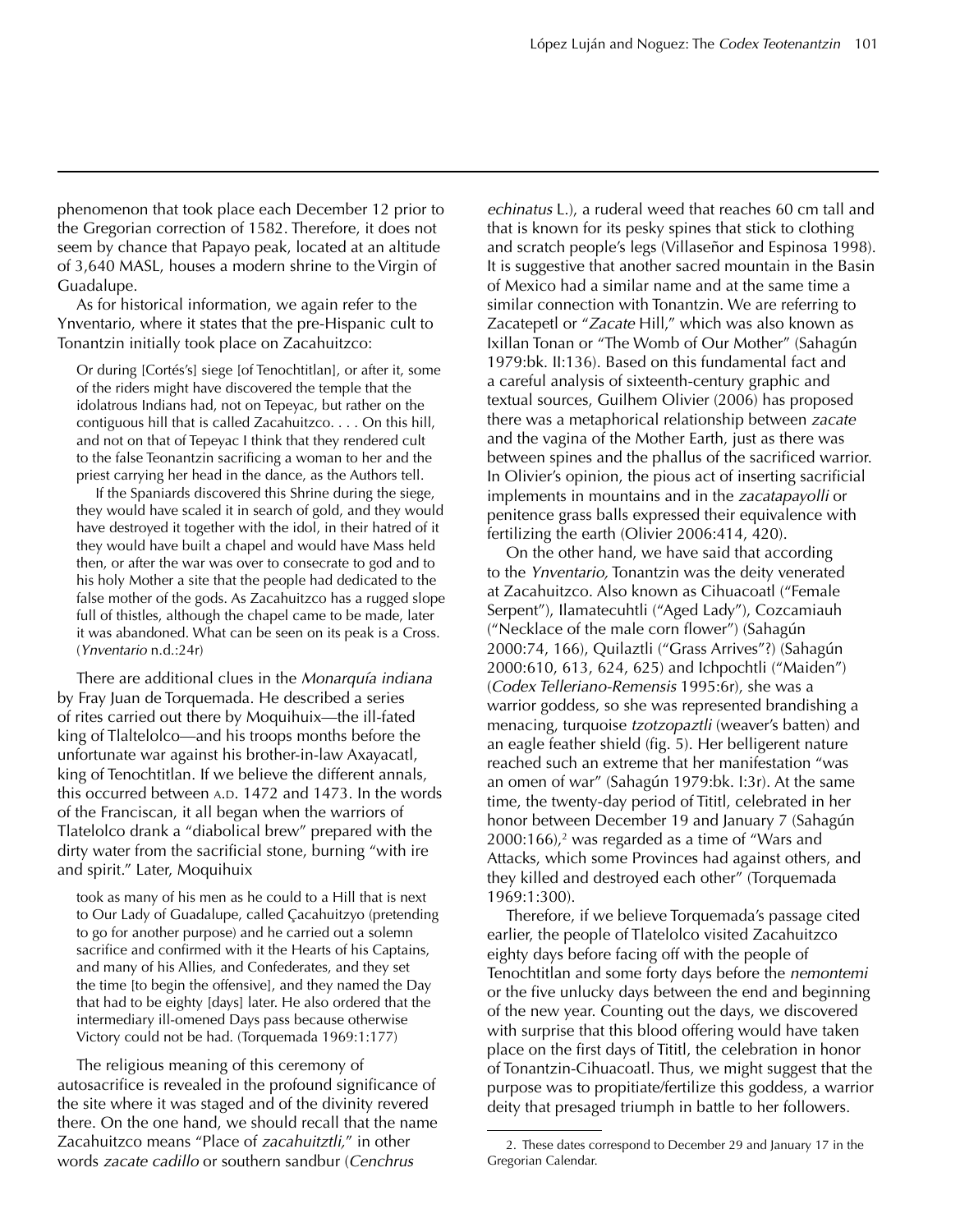

Figure 5. Cihuacoatl-Tonantzin. a) *Códice Magliabechi* (FCE / ADEVA, Mexico City, 1996), p. 45r; b) *Códice Borbónico* (FCE / SEQC / ADEVA, Mexico City, 1991), p. 31; c) B. de Sahagún, *Códice Florentino. Manuscrito 218-20 de la Colección Palatina de la Biblioteca Medicea Laurenziana* (Archivo General de la Nación, Mexico City, 1979), book I; d) Sahagún, *Primeros memoriales* (University of Oklahoma Press / Patrimonio Nacional y la Real Academia de la Historia, Norman, 1993), p. 253r. All drawings are by Julio Romero.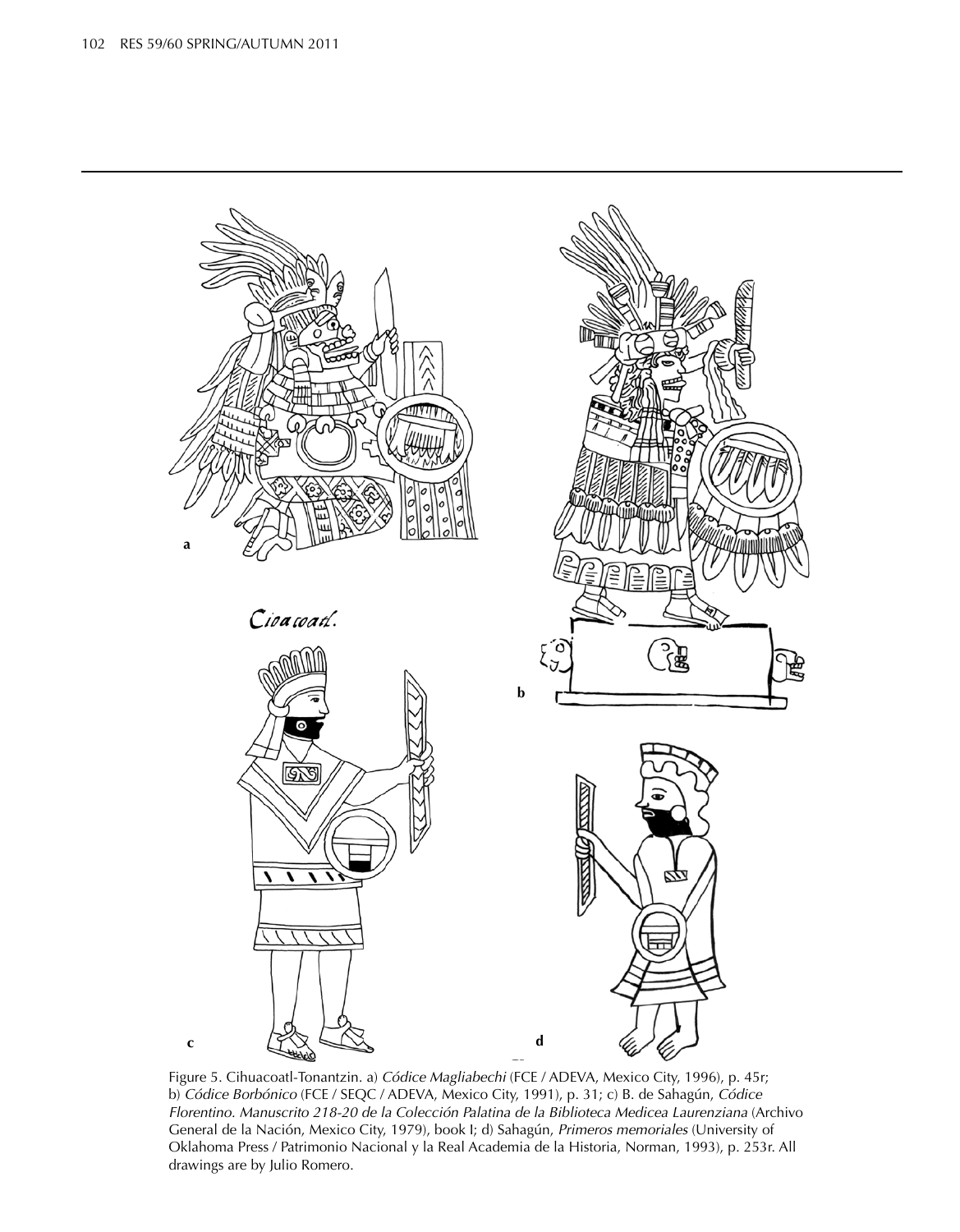To conclude this section, it is worth mentioning that Zacahuitzco Hill continued to be the setting for popular cults as recently as a few decades ago, before the depression that joined it with Tepeyac was destroyed to build Cantera Avenue. The acts performed by the pilgrims who flocked to the Villa de Guadalupe in December included the ascent to this promontory covered with prickly vegetation (Galindo and Montero 2000:46–47).

#### Pre-Hispanic images of Zacahuitzco Hill

Returning to the *Códice de Teotenantzin,* we think that there is no room for doubt when it comes to the identity of the goddess painted on the right. The amacalli connects her to Toci-Teteoinnan (fig. 6) or to Chicomecoatl. Deity impersonators of both fertility goddesses played a fundamental role in the Tititl festivities dedicated to Tonantzin-Cihuacoatl-Ilamatecuhtli (Anders, Jansen, and García 1991:228– 230). Unfortunately, the identity of the goddess on the left is much less clear, although we believe she is Tonantzin. This interpretation is based on accounts of indigenous cults in the Tepeyac region and on the iconography of the Mexica pantheon. In fact, the principal historical sources from the sixteenth and seventeenth centuries have always spoken of Tonantzin when they deal with the subject of idolatry on the Hill of Tepeyac. We will begin by examining Sahagún's work, where we can find the richest information:

Near the mountains there are three or four places where they used to perform solemn sacrifices, and people from far away came to attend these. One of these is here in Mexico, where there is a little mountain that is called Tepeácac, and the Spaniards call it Tepeaquilla, and now it is called Our Lady of Guadalope. In this place there is a church dedicated to the mother of the gods, whom they called Tonantzin, which means "our mother." There they performed many sacrifices to honor this goddess. And they came to them from all regions of Mexico from more than twenty leagues, and they brought many offerings. Men and women and young boys and young girls came to these festivals. There was a large gathering of people on those days, and all of them said: "We are going to the festival of Tonantzin." And now that the church of Our Lady of Guadalope is built there, they also call her Tonantzin, the missionaries taking advantage of the [fact that] they call our lady the mother of God Tonantzin. No one knows exactly where this establishment of this Tonantzin came from; but what we do know is that the word means that ancient Tonantzin, and this is something that must be remedied, because the very name of the mother of God, Sancta María, is not Tonantzin,



Figure 6. Toci-Teleoinnan, *Códice Borbónico* (FCE / SEQC / ADEVA, Mexico City, 1991), p. 31. Drawing by Julio Romero.

but rather *Dios inantzin*. It seems this satanic invention [was] to alleviate idolatry under the error of this name Tonantzin.

And now they come from very far to visit this Tonantzin, as far away as before, the devotion of which is also suspicious, because everywhere there are many churches of Our Lady, and they don't go to them, and they come from faraway places, like in old times.

And so the inhabitants of those lands that were fed by the clouds of those mountains, persuaded and cautioned by the devil and by his underlings, established the custom and devotion to come visit those mountains at the festival that was dedicated in Mexico to the festival of Cihuacóatl [Tititl], whom they also called Tonantzin. (Sahagún 2000:1143–1145)

Drawing from Sahagún's texts, Torquemada also alludes to idolatrous practices at three sanctuaries in Central Mexico: the one to Tonantzin at Tepeyac, to Toci at Chiauhtempan, and to Telpochtli at Tianquizmanalco. In his *Monarquía Indiana,* he tells us:

In this New Spain the Gentile Indians had three places where they honored three different Gods and they celebrated feast days [. . .] And at another, which is a league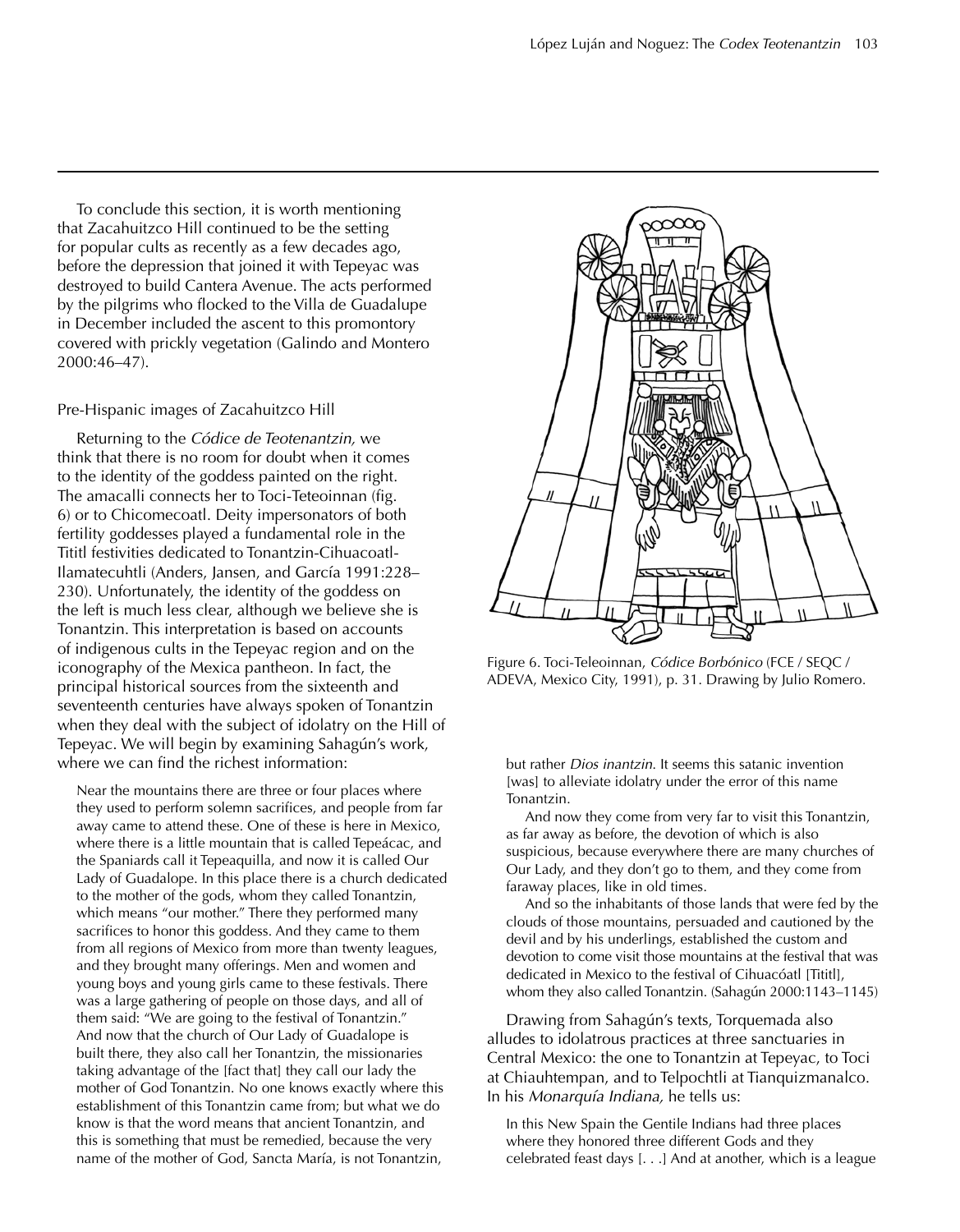from this City of Mexico, to the North, they had a feast day for another Goddess, called Tonan, which means: Our Mother, whose devotion of Gods prevailed when our Friars came to this Land, and whose festivities were attended by large throngs of people from many leagues around [. . .]. (Torquemada 1969:2:245–246)3

Jacinto de la Serna, a Spanish missionary who was an expert on the continuity of pre-Hispanic deities, states that the cult to Tonantzin in the Sierra de Guadalupe extended into the first decades of the viceregal period within a deliberate, syncretic context.

At Guadalupe Hill, where today the celebrated Sanctuary of the Most Holy Virgin of Guadalupe is, they had an idol of a Goddess called *Ilamateuctli,* or *Cuscamiauh,* or by another name, and the most ordinary, which was *Tonan,* to whom they celebrated a religious feast in the month called *Tititl,* seventeen in a Calendar and sixteen in another; and when they go to the feast of the Most Holy Virgin, they say that they go to the feast of *Totlaçonantzin* ["Our Venerable Precious Mother"], and the intention is aimed in the evilminded to their Goddess and not to the Most Holy Virgin, or to both: thinking it was possible to do so to one or the other. (Serna n.d.:142)

The respective passage from Fray Alonso Ponce is much more concise. He only records that: "In that town [of Guadalupe] the Indians had, in former times when they were not Christians, an idol called Ixpuchtli, which means virgin or maiden, and everyone from the land went there as a sanctuary with their gifts and offerings" (Ciudad Real 1976:1:68).

In sum, all of these documents attest to the same religious phenomenon, which extended from Tepeyac to Zacahuitzco. Given that Cihuacoatl-Tonantzin was the principal focus of devotion in the area, we analyzed the attributes of the goddess in the *Codex Magliabechi, Codex Borbonicus* [*Códice Borbónico*], and the *Florentine Codex,* as well as in the prototype to the latter, the *Primeros memoriales* (fig. 5). This simple exercise revealed that the goddess on the left in the *Códice de Teotenantzin* shares three attributes with Cihuacoatl-Tonantzin: a) the shield with fringes; b) the diamond pattern (although in the codices they are rendered on the skirt of the goddess and they have a flower inscribed within); and c) the element crowning the headdress that might be composed of upright eagle feathers (fig. 5a–c) or more probably by "some small things ordered in line,

arranged in a row, as if they were a flower garland" (Sahagún 1979:bk. II:94v; translation by Alfredo López Austin) that the goddess's deity impersonator wore on the head during Tititl (fig. 5d).

Pre-Hispanic images from the Hill of Tepeyac

Few people know that two pre-Hispanic images from Tepeyac managed to survive the iconoclastic furor of the conquerors, coming down to us today intact. Although their preservation may have been incredible, their invocation was not, for they represented Chicomecoatl and Cihuacoatl-Tonantzin, respectively. The first of them was donated in 1989 by Luis Ávila Blancas to the Museo de la Basílica de Guadalupe (fig. 7). Just as its first owner reported, it came from excavations carried out in the vicinity of El Pocito (Urquijo Torres 2004:15). This crude carving of volcanic rock, perhaps a basalt, measures 40.7 x 21 cm. It is the image of a female figure wearing a plain skirt and with her chest bare. On her head, she has attributes that identify her: a crown of paper and corncobs, as well as red pigment covering her face. This sculpture resembles in several respects the well-known Chicomecoatl from book 2 of the *Códice Florentino* (Sahagún 1979:bk. II:29v).

The second image is a spectacular, three-dimensional carving that is currently exhibited in the Mexica Hall of the Museo Nacional de Antropología in Mexico City (fig. 8). Bearing inventory number 10-81573, it measures 78 x 33 x 24 cm. It is a Cihuacoatl-Tonantzin sculpted in pinkish volcanic stone, possibly an andesite. One of the distinctive features is a serpent helmet, whose fangs flank the divinity's face. She wears round ear flares with trapezoidal pendants. She also wears a double-strand necklace decorated with five *chalchihuites*. On her *quechquemitl* she has another two-strand necklace of *chalchihuites,* with pendant bell-rattles. Her hands grasp an undulating rattlesnake and what might be a rattle. Her skirt is decorated with a series of *xicalcoliuhqui* or stepped fret designs decorated with the aristocratic *tenixyo* border. The toes of the goddess appear discretely between this garment and the pedestal. The back of the sculpture is interesting, for there is an enormous maize plant sprouting a ring and an eagle's claw.

We know that this sculpture comes from Cerro del Tepeyac, thanks to another unpublished Dupaix drawing that accompanied the one that we analyzed earlier (fig. 9). In the upper left corner of the sheet, Dupaix clearly wrote "Guadalúpe," indicating the spot where the image was found. He drew it crudely to the right of a hill cactus and labeled it as a "seated figure of stone of the size of

<sup>3.</sup> This passage from Torquemada caused considerable distress among the secular clergy, which can be confirmed in "Notices sur la Toci ou Teotenantzi de Guadalupe" (n.d.) and Boban (1891:2:428).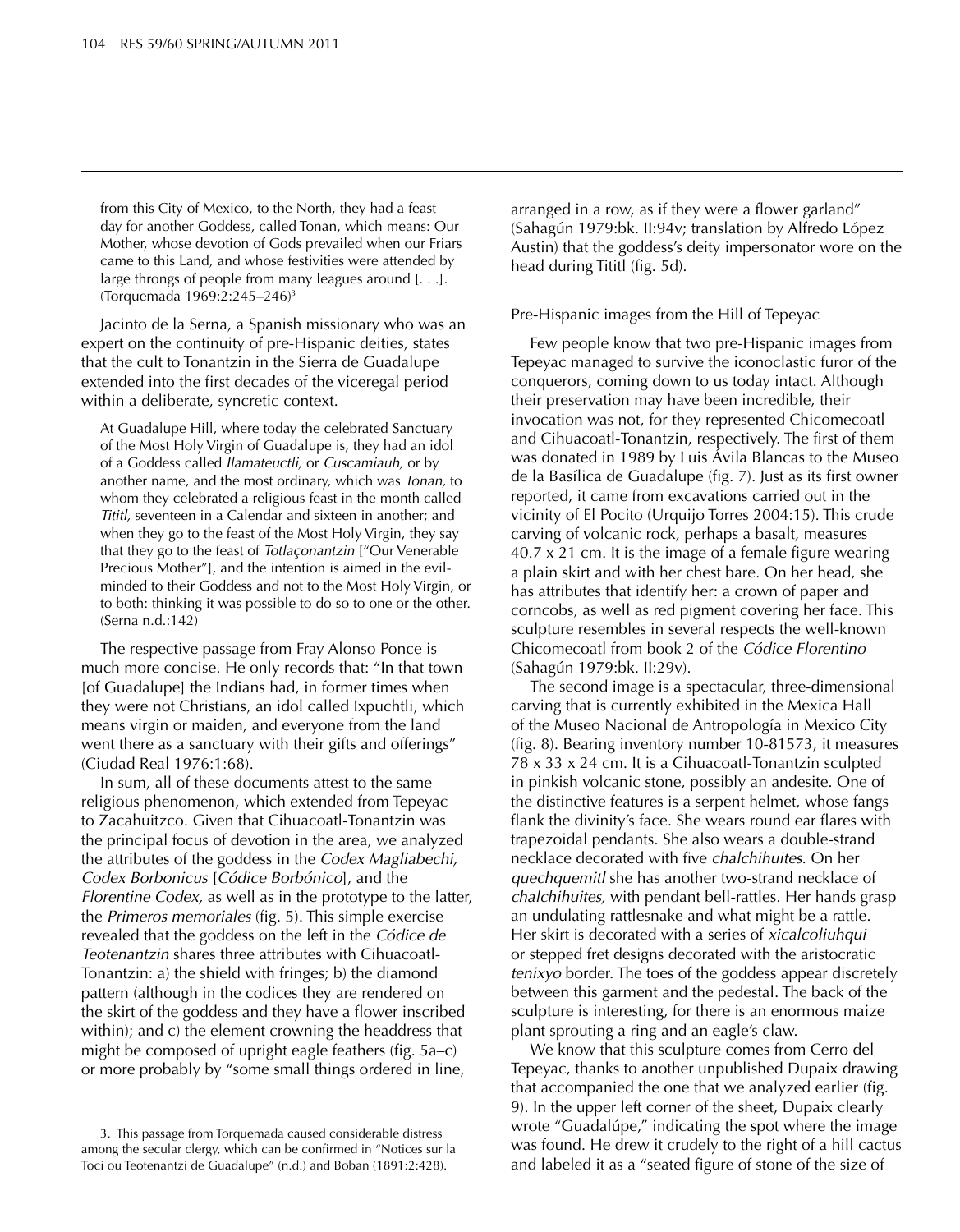

Figure 7. Chicomecoatl sculpture, andesite, late Postclassic, Hill of Tepeyac. Coll. Museo de la Basílica de Guadalupe, Mexico City. Authorized reproduction.

an Infant," which corresponds to its actual height: 78 cm. Although he did not understand the position of the body, perhaps because the skirt covered the underlying forms, Dupaix faithfully reproduced the serpent helmet, the face, ear flares, and necklace of this one-of-a-kind sculpture.

The exceptional visual quality of the image and the information analyzed throughout the present research make it clear that Cihuacoatl-Tonantzin was by far the most important deity on Tepeyac and Zacahuitzco hills. It could be no other way, for according to Sahagún, Cihuacoatl was the foremost of the principal goddesses



Figure 8. Cihuacoatl-Tonantzin sculpture, andesite, late Postclassic, Hill of Tepeyac. Museo Nacional de Antropología (inv. 10–81573), Mexico City. CONACULTA-INAH-MEX, reproduction authorized by Instituto Nacional de Antropología e Historia.

in the Mexica pantheon (Sahagún 2000:74). She was no less than the mother or source of nourishment for all humanity, the ancestral virgin, the patron of births and women who died in childbirth.

Just as Rodrigo Martínez Baracs has emphasized, Cihuacoatl stands apart from the other deities in the indigenous pantheon for her ongoing appearances in the world of men (Martínez Baracs 1990). The texts by Sahagún's informants reiterate it continuously: "She appeared many times, they say, as a lady composed of some insignia that was worn in the palace. They used to say that at night she called out and bellowed in the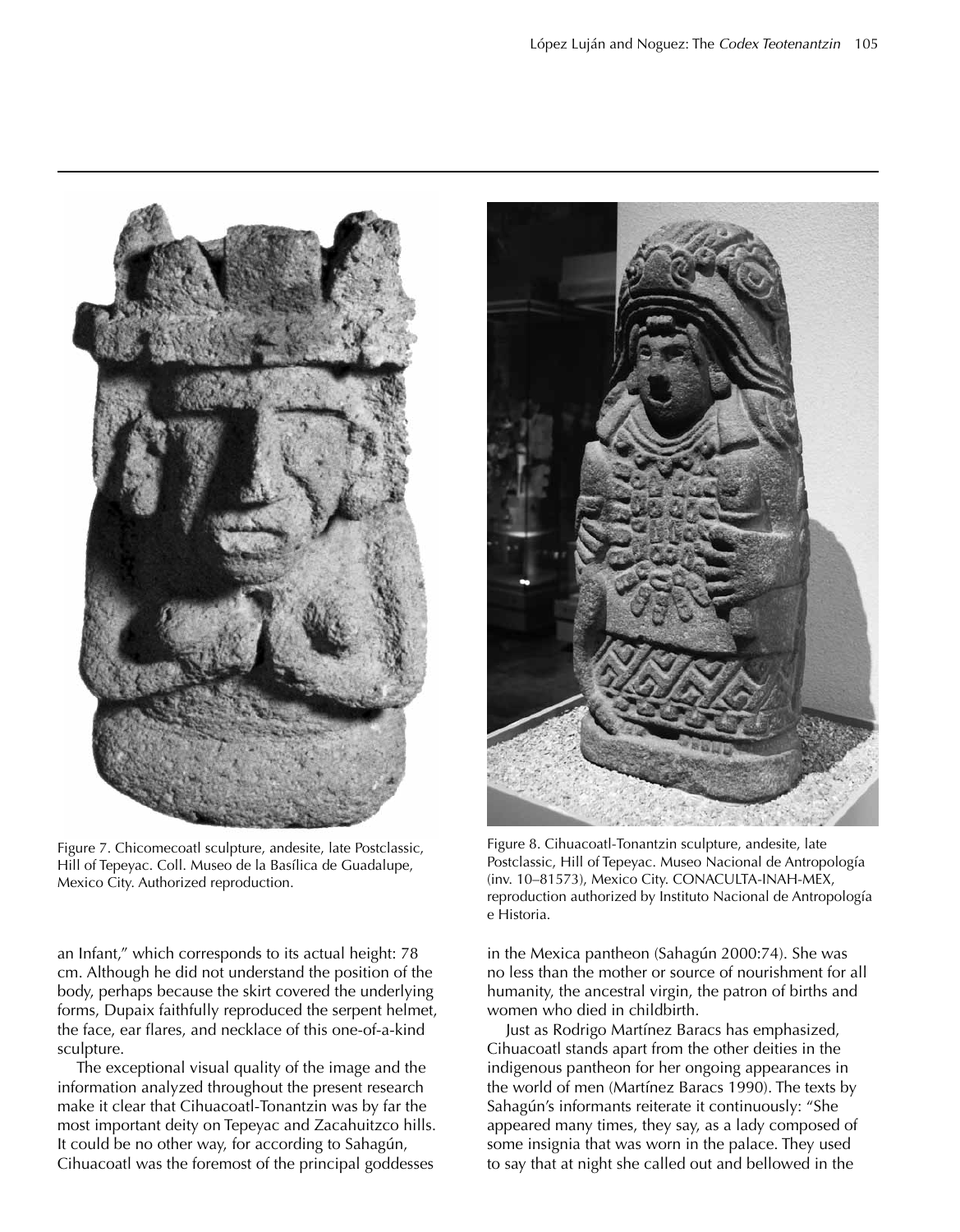

Figure 9. Drawing by Guillermo Dupaix of the Cihuacoatl-Tonantzin sculpture that he saw at Guadalupe (ca. 1791–1804), charcoal and ink, Biblioteca Nacional de Antropología e Historia, Mexico City. CONACULTA-INAH-MEX, reproduction authorized by Instituto Nacional de Antropología e Historia.

air" (Sahagún 2000:74). At the time of Moctezuma "the devil that was called Cioacóatl, at night, was wandering the streets of Mexico weeping, and everyone heard her say: 'Oh my sons, where am I to take you?'" (Sahagún 2000:724). This and other apparitions of a goddess as venerated as she was feared were taken as an augury of the end of Mexica power (Sahagún 2000:735). By colonial times, between 1528 and 1531, her presence was felt again as she went back to her old ways: "Don Martín Ecatl was the second governor of those of Tlatelulco, after the conquest of those of Mexico, and he was governor for three years. And in his time, the devil that was in the shape of a woman wandered and appeared day and night, and she was called Cioacoatl, she ate a child that was in a cradle in the town of

Azcaputzalco" (Sahagún 2000:728). Martínez Baracs lucidly concludes:

Whether real or imaginary, apparitions of Cihuacoatl-Tonantzin such as those mentioned by Sahagún must have been a source of inspiration for Don Antonio Valeriano when he composed Nican mopohua. In any event, they help to explain the mythical and religious force of the account of the apparitions of the Virgin of Guadalupe to the indigenous man Juan Diego among the Mexicans. (Martínez Baracs 1990:64)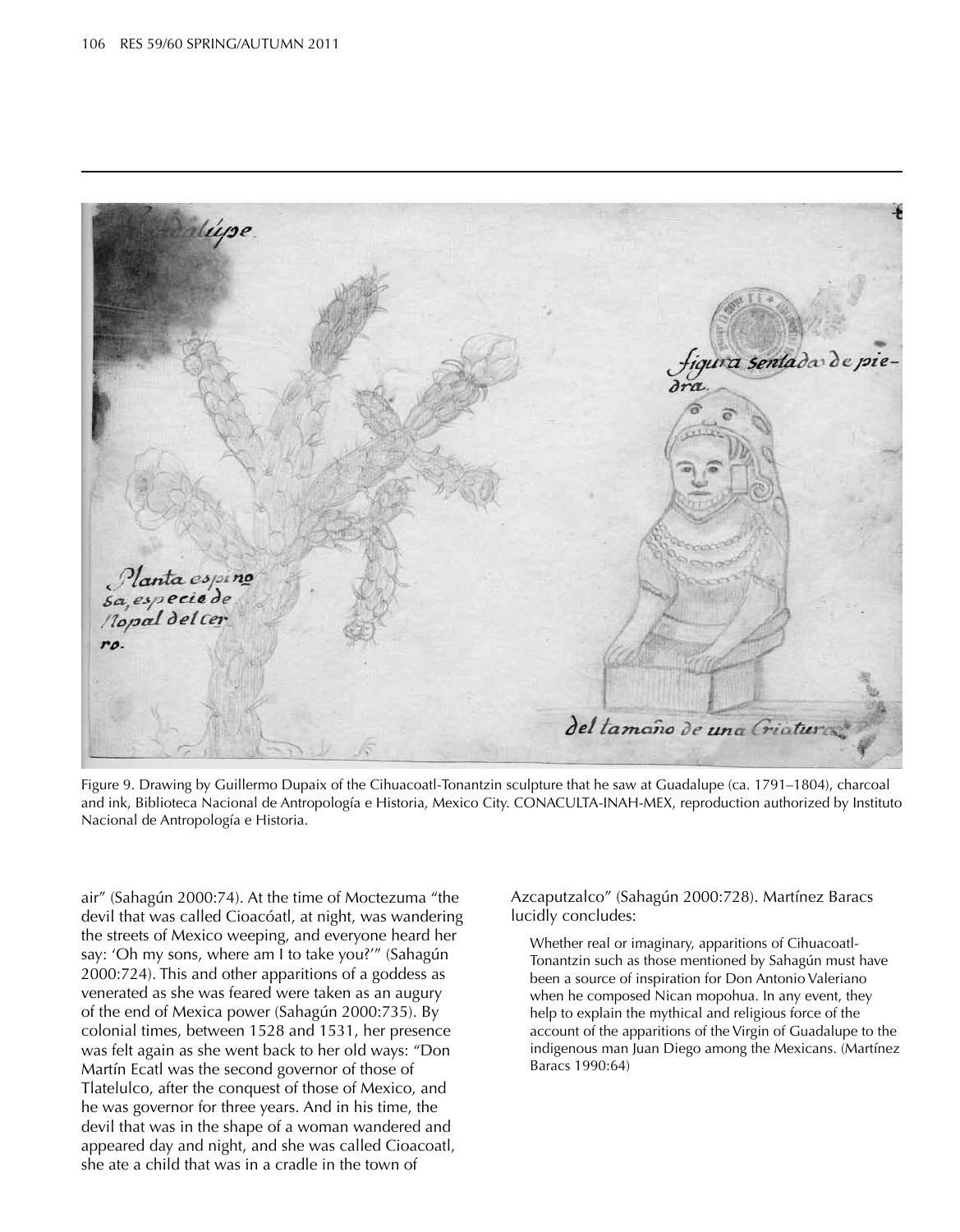# *Bibliography*

# Aguilera, C.

2000 "Las deidades prehispánicas en el Tepeyac," in *Tepeyac. Estudios históricos,* ed. C. Aguilera and I. A. Montero García, pp. 31–42. Universidad del Tepeyac, Mexico City.

## Altamirano Piolle, M. E.

1993 "José María Velasco: Paisajes de luz, horizontes de modernidad," in *Homenaje Nacional: José María Velasco (1840–1912),* pp. 535–536. Conaculta, Mexico City.

## Anders, F., M. Jansen, and L. Reyes García

1991 *El libro del Ciuacoatl. Homenaje para el año del Fuego Nuevo. Libro explicativo del llamado Códice Borbónico*. SEQC / ADEVA / FCE, Mexico City.

# Boban, E.

1891 *Documents pour servir à l'histoire du Mexique.* Ernest Leroux, Paris.

# Boturini Benaduci, L.

1746 *Idea de una nueva historia general de la America Septentrional.* Imprenta de Juan de Zuñiga, Madrid.

#### Broda, J.

1991 "The Sacred Landscape of Aztec Calendar Festivals: Myth, Nature, and Society," in *To Change Place: Aztec Ceremonial Landscapes,* ed. D. Carrasco, pp. 74–120. University Press of Colorado, Niwot.

## Caso, A.

1979 "Códice de Teotenantzin," in *Estudios inéditos del Dr. Alfonso Caso existentes en la BNAH,* ed. V. Guzmán Monroy, pp. 1–7. INAH, Mexico City.

## Ciudad Real, A. de

1976 *Tratado curioso y docto de las grandezas de la Nueva España.* UNAM, Mexico City.

## *Codex Telleriano-Remensis* 1995 University of Texas Press, Austin.

# *Códice Borbónico*

1991 FCE / SEQC / ADEVA, Mexico City.

# *Códice Magliabechi*

1996 FCE / ADEVA, Mexico City.

## *Códice de Teotenantzin*

n.d. Documento 35–86, Biblioteca Nacional de Antropología e Historia, Mexico City.

## Galindo, J., and I. A. Montero

2000 "El Tepeyac en un sistema de observación astronómica en el México antiguo," in *Tepeyac. Estudios históricos,* ed. C. Aguilera and I. A. Montero García, pp. 43–54. Universidad del Tepeyac, Mexico City.

## Glass, J. B.

- 1964 *Catálogo de la colección de códices*. Museo Nacional de Antropología, INAH, Mexico City.
- 1975 "The Boturini Collection," in *Handbook of Middle American Indians,* ed. R. Wauchope, vol. 15, pp. 473–486. University of Texas Press, Austin.

# Glass, J. B., with D. Robertson

1975 "A Census of Native Middle American Pictorial Manuscripts," in *Handbook of Middle American Indians,* ed. R. Wauchope, vol. 14, pp. 81–252. University of Texas Press, Austin.

## Krickeberg, W.

- 1949 *Felsplastik und Felsbilder bei den Kulturvölkern Altamerikas mit besonderer Berücksichtigung Mexicos. Band I. I Die Andenländer. II Die Felsentempel in Mexico.* Palmen Verlag vormals Dietrich Reimer, Berlin.
- 1969 *Felsbilder Mexicos als Historische, Religiose und Kunstdenkmäler.* Dietrich Reimer Verlag, Berlin.

#### López, P. A.

1925 "Inventario de los documentos recogidos a don Lorenzo Boturini por orden del Gobierno Virreinal." *Anales del Museo Nacional de Arqueología, Historia y Etnografía,* cuarta época, III:1–55.

## López Sarrelangue, D.

2005 *Una villa mexicana en el siglo XVIII: Nuestra Señora de Guadalupe.* UNAM / Miguel Ángel Porrúa, Mexico City.

# Martínez Baracs, R.

- 1990 "Las apariciones de Cihuacóatl." *Historias,* 24:55–66.
- 2000 "Tepeyac en la conquista de México: problemas historiográficos," in *Tepeyac. Estudios históricos,* ed. C. Aguilera and I. A. Montero García, pp. 55–118. Universidad del Tepeyac, Mexico City.

## Mena, R.

1923 "La colección arqueológica de Boturini. Ejemplares desconocidos existentes en la Biblioteca Nacional." *Anales del Museo Nacional de Arqueología, Historia y Etnografía,* época 4a, 2:35–70.